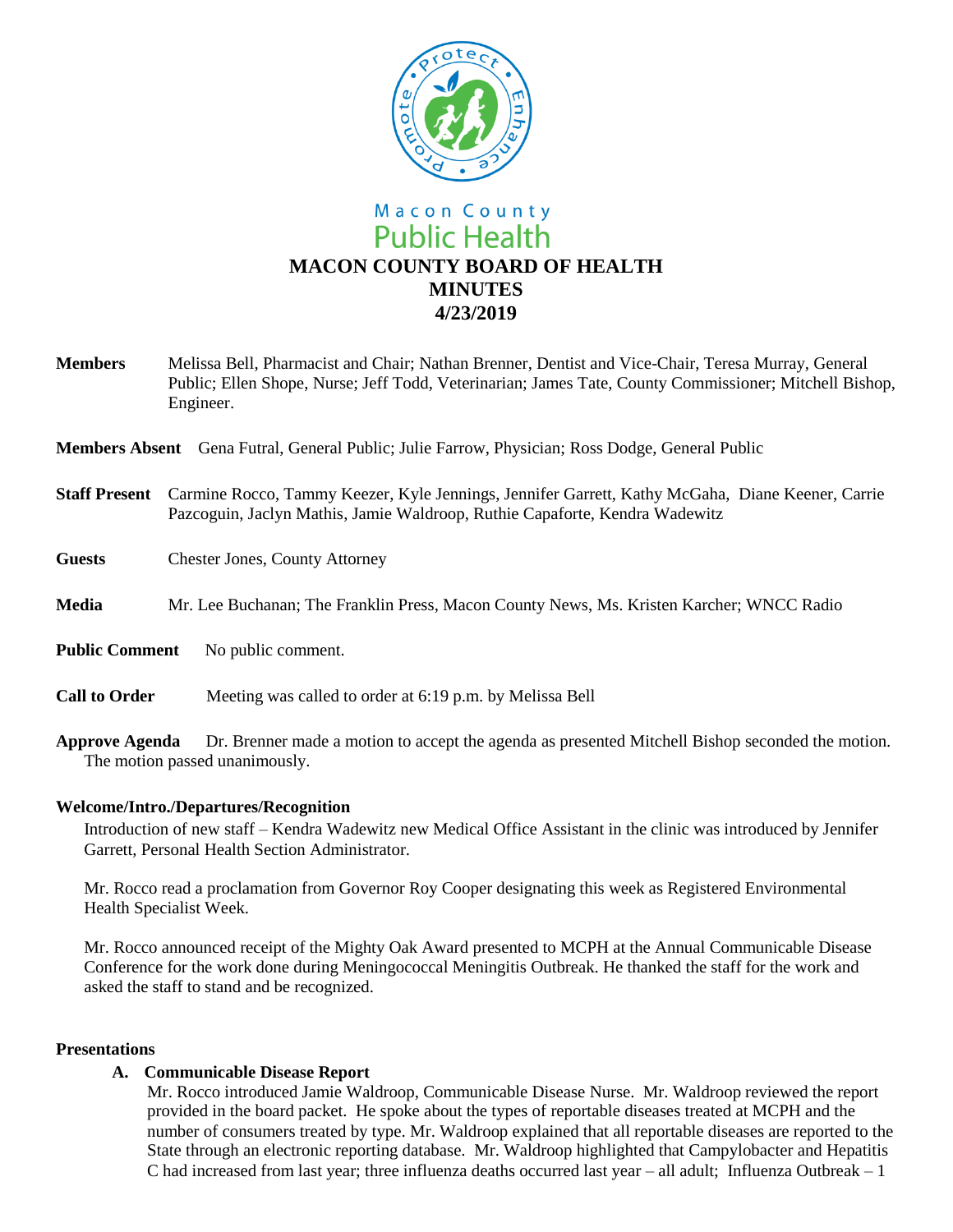in 2018 in a nursing facility; Tuberculosis(TB) – no cases; Latent  $TB - 7$  cases with anticipated increase in  $2019$ ; Rabies – no cases; Hepatitis C – increase over previous year. Ms. Shope asked about the measles outbreak and immunization rates in Macon County. Mr. Waldroop stated he didn't have any data but vaccination is a requirement for school. Ms. Garrett stated that Macon County still has non-vaxers and that we continue to encourage vaccination.

# **B. Strategic Plan Update**

Kathy McGaha stated that MCPH is required through accreditation to have a Strategic Plan and we have developed a Strategic Plan every three years. She stated that the Leadership Team went through each item selected in the current plan and provided updates for each item. She explained the areas are prioritized and number accordingly. She stated that staff had used the National Public Health Performance Standards Self-Assessment developed by NACCHO to assess the Ten Essential Public Health Services and see how we ranked. Priority 1: National Public Health Standard - Partnership Engagement fell out as an area that we need to improve on as well as Health Communication. Priority 2: Improve Communications: Community Outreach – this continues to be a need for the agency and hasn't ever been able to be funded. MCPH also incorporated questions to access the public's knowledge of our services when conducting public speaking activities. Priority 3: Maximize Partnerships – MCPH developed a process/tool to evaluate the quality and value of existing partnerships and implemented in the Partnership Engagement Plan. Priority 4: Improve Communications: Multi-Directional Internal Communication for Daily Operations - surveyed and summarized agency sections to establish methods of communication. Due to recent restructure it has been decided to re-evaluate this soon. Priority 5: Early Education for Youth and Parents on Heart Disease – several best practice initiatives were implemented. Ms. McGaha stated it is time to develop a new plan and explained the process used and required by accreditation including reviewing vision, mission, values, strengths, weaknesses, opportunities, etc. She reviewed the previous involvement with the Board and requested input on how they want to proceed at this time. Dr. Brenner stated he liked the last process. Ms. Bell verbalized agreement with Dr. Brenner and suggested we proceed with the staff primarily developing the plan. Mr. Rocco stated we would look at ways to engage and involve the Board in the process.

**Approve Minutes of Previous Meeting:** Commissioner Tate made a motion to accept the minutes as approved. Dr. Todd seconded the motion. The motion passed unanimously.

# **Old Business**

#### **A. Vital Records**

Mr. Rocco stated that the agency had received recognition for compliance with submitting reports to the State and that we were #1 in the State. Thanked staff for their efforts.

# **New Business**

### A. **Fees**

Diane Keener present new proposed fees related to meningitis and gene anaylsis. Dr. Brenner made a motion to approve the fees as presented and Dr. Todd seconded the motion. The motion passed unanimously.

### **Board Training and Announcements**

- A. Quarterly Budget Update Ms. Pazcoguin reviewed the report by first explaining the color code representation. She highlighted the Tobacco and Regional Chronic Disease programs that are grant funded and have been spending the allocated funding which has put them in the red in expenditures. She explained a couple of programs in red in revenue including both dental programs. She stated that Child Dental fees are actually above target and Medicaid is under target but balance out. Adult Dental shortfall is due to decrease in billable services due to staff vacancies. Mr. Rocco asked about Cost Settlement. Ms. Pazcoguin stated \$576,000 had been received but after the report had been prepared.
- B. Mr. Rocco made the Board aware of the upcoming Rabies Clinic on May 11th

# **Board Action**

When the Board came back from closed session, Dr. Todd made a motion to accept the extension of Mr. Rocco's contract for one year. Dr. Brenner seconded the motion, the motion passed unanimously. Mr. Tate stated to Mr. Rocco that he has the support of the board and now that we have you locked down for a little further then it is imperative that you keep the thought that we still need to hire a permanent health director. Chester stated that the new arrangement